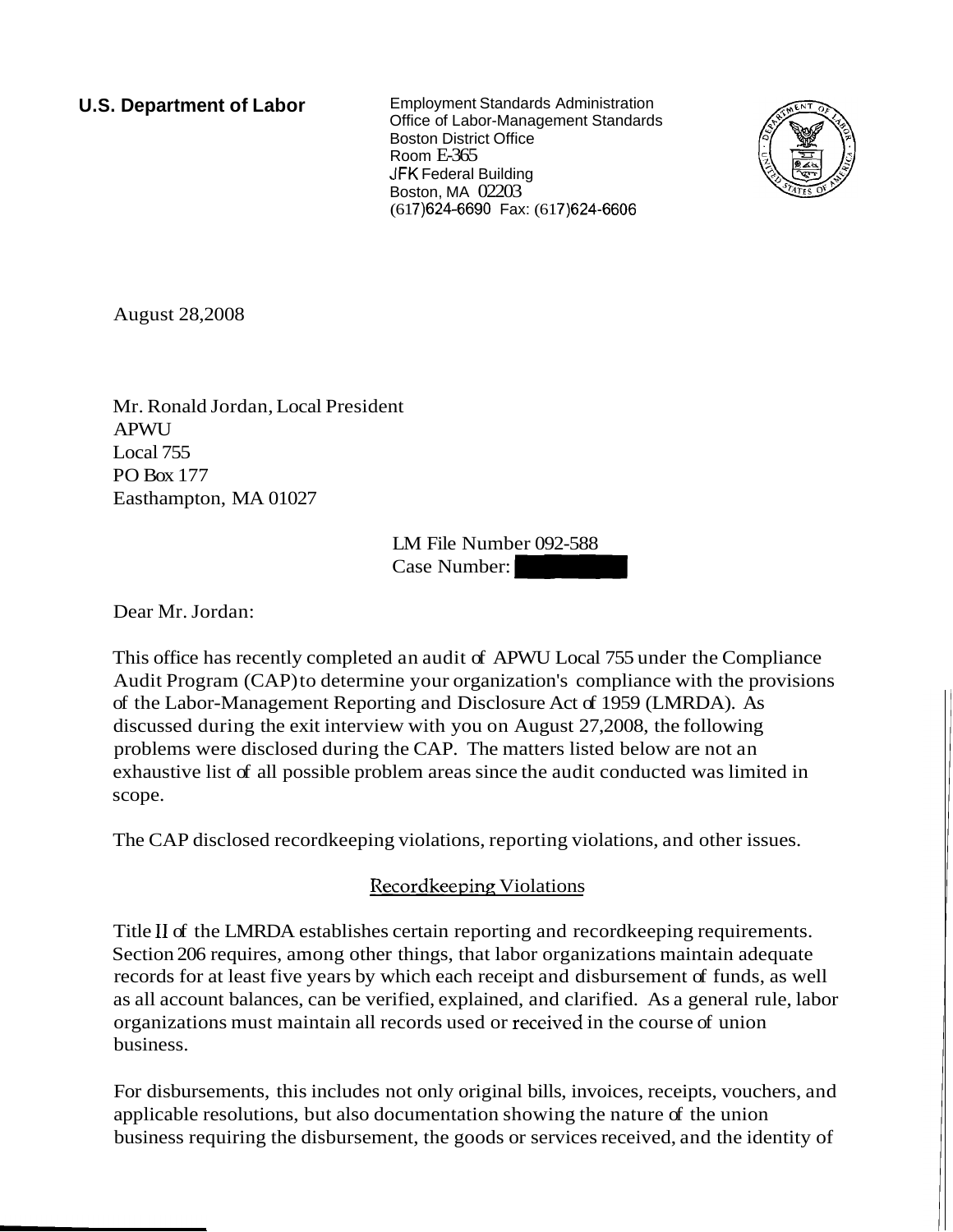Mr. Ronald Jordan August 28,2008 Page 2 of 7

the recipient(s) of the goods or services. In most instances, this documentation requirement can be satisfied with a sufficiently descriptive expense receipt or invoice. If an expense receipt is not sufficiently descriptive, a union officer or employee should write a note on it providing the additional information. For money it receives, the labor organization must keep at least one record showing the date, amount, purpose, and source of that money. The labor organization must also retain bank records for all accounts.

The audit of Local 755's 2006 records revealed the following recordkeeping violations:

## 1. General Reimbursed Expenses

Local 755 did not retain adequate documentation for reimbursed expenses incurred by union officers totaling at least \$3,938. For example, lost wage payments, hotel and other conference expenses, office supplies, postage, and other reimbursed expenses.

As previously noted above, labor organizations must retain original receipts, bills, and vouchers for all disbursements. The president and treasurer (or corresponding principal officers) of your union, who are required to sign your union's LM report, are responsible for properly maintaining union records.

## 2. Meal Expenses

Local 755 did not require officers to submit itemized receipts for meal expenses totaling at least \$300. The union must maintain itemized receipts provided by restaurants to officers and employees. These itemized receipts are necessary to determine if such disbursements are for union business purposes and to sufficiently fulfill the recordkeeping requirement of LMRDA Section 206.

Local 755 records of meal expenses did not always include written explanations of union business conducted or the names and titles of the persons incurring the restaurant charges. For example, meal expenses incurred by union officers while in attendance at the APWU National Convention and while on other official union business did not include written explanations. Union records of meal expenses must include written explanations of the union business conducted and the full names and titles of all persons who incurred the restaurant charges. Also, the records retained must identify the names of the restaurants where the officers or employees incurred meal expenses.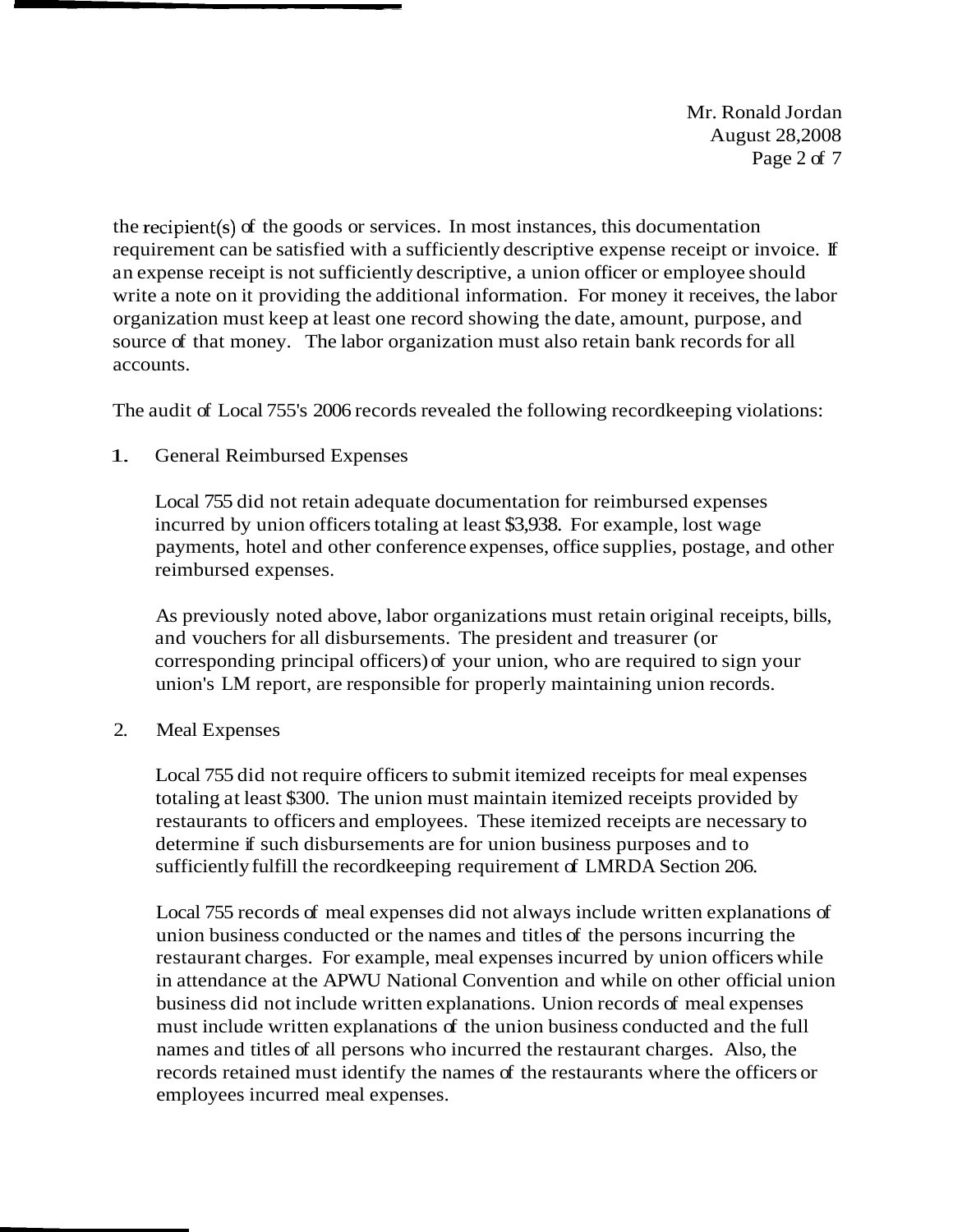Mr. Ronald Jordan August 28,2008 Page **3** of 7

#### 3. Other Expenses

Local 755 did not retain adequate documentation for local expenses and credit card expenses totaling at least \$10,755. These expenses included: hotels for union conferences; professional fees paid for accounting services; gifts of door prizes and flowers to members; federal and state tax payments; annual meeting expenses; and office and administrative expenses including internet and internet service provider services, and the local's post office box rental fee.

As previously noted above, labor organizations must retain original receipts, bills, and vouchers for all disbursements. The president and treasurer (or corresponding principal officers) of your union, who are required to sign your union's LM report, are responsible for properly maintain union records.

#### 4. Receipt Dates Not Recorded

Entries in Local 755's general ledger reflect the date the union deposited money, but not the date money was received. Union receipts records must show the date of receipt. The date of receipt is required to verify, explain, or clarify amounts required to be reported in Statement B (Receipts and Disbursements) of the LM-3. The LM-3 instructions for Statement B state that the labor organization must record receipts when it actually receives money and disbursements when it actually pays out money. Failure to record the date money was received could result in the union reporting some receipts for a different year than when it actually received them.

#### 5. Other Receipts

Local 755 did not retain adequate documentation for local receipts totaling at least \$1,250. These receipts included: new member rebates received from the local's international, payments from members for the local's annual banquet, and other receipts.

As previously noted above, labor organizations must retain at least one record showing the date, amount, purpose, and source of money received. The president and treasurer (or corresponding principal officers) of your union, who are required to sign your union's LM report, are responsible for properly maintaining union records.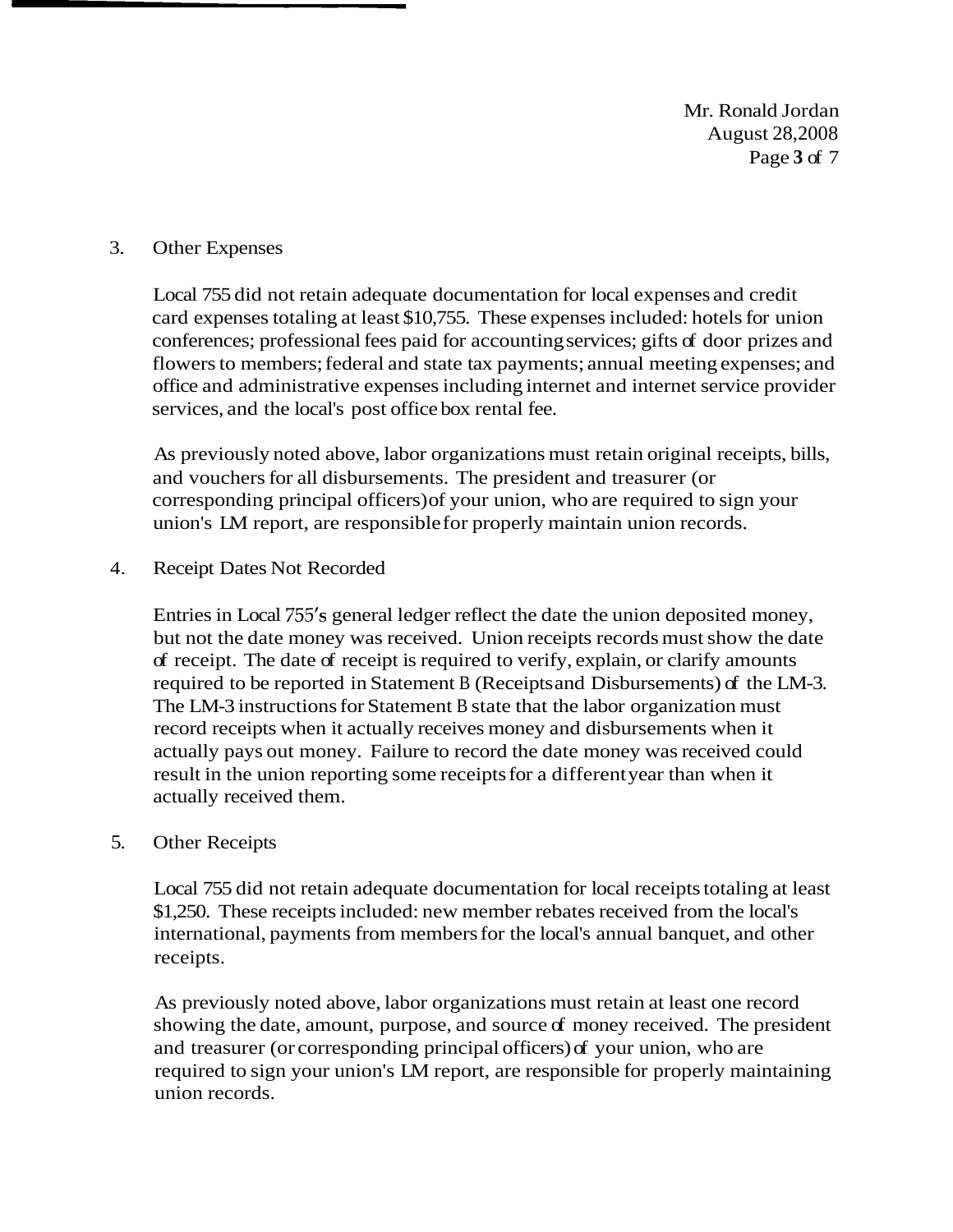Mr. Ronald Jordan August 28,2008 Page 4 of 7

### 6. Lack of Salary Authorization

Local 755 did not maintain records to verify that at least \$3,569 of the salaries reported in Item 24 (All Officers and Disbursements to Officers) of the LM-3 were the authorized amounts and therefore were correctly reported. Specifically, Local 755 did not maintain records to verify Article 6, Section 7(2) of the local's constitution, which states: [Each officer] will also receive an additional \$2.00 per bargaining unit member per month above the base [of up to 15 members of the bargaining unit represented by the APWU]. This may include representing post offices outside their own." The union must keep a record, such as meeting minutes, to show the current salary authorized by the entity or individual in the union with the authority to establish salaries.

7. Lack of Meeting Minutes

Local 755 did not maintain its 2006 fourth quarter local meeting minutes. Minutes of all membership or executive board meetings must be maintained to verify disbursement authorizations made at those meetings.

The proper maintenance of union records is the personal responsibility of the individuals who are required to file Local 755's LM report. You should be aware that under the provisions of Section 209(a) of the LMRDA and Section 3571 of Title 18 of the U.S. Code, willful failure to maintain records can result in a fine of up to \$100,000 or imprisonment for not more than one year, or both. Under the provisions of Section 209(c) of the LMRDA and Section 3571 of Title 18 of the U.S. Code, willful destruction or falsification of records can result in a fine of up to \$100,000 or imprisonment for not more than one year, or both. The penalties provided in Section 209(c) and Section 3571 of Title 18 apply to any person who caused the violations, not just the individuals who are responsible for filing the union's LM report.

Based on your assurance that Local 755 will retain adequate documentation in the future, OLMS will take no further enforcement action at this time regarding the above violations.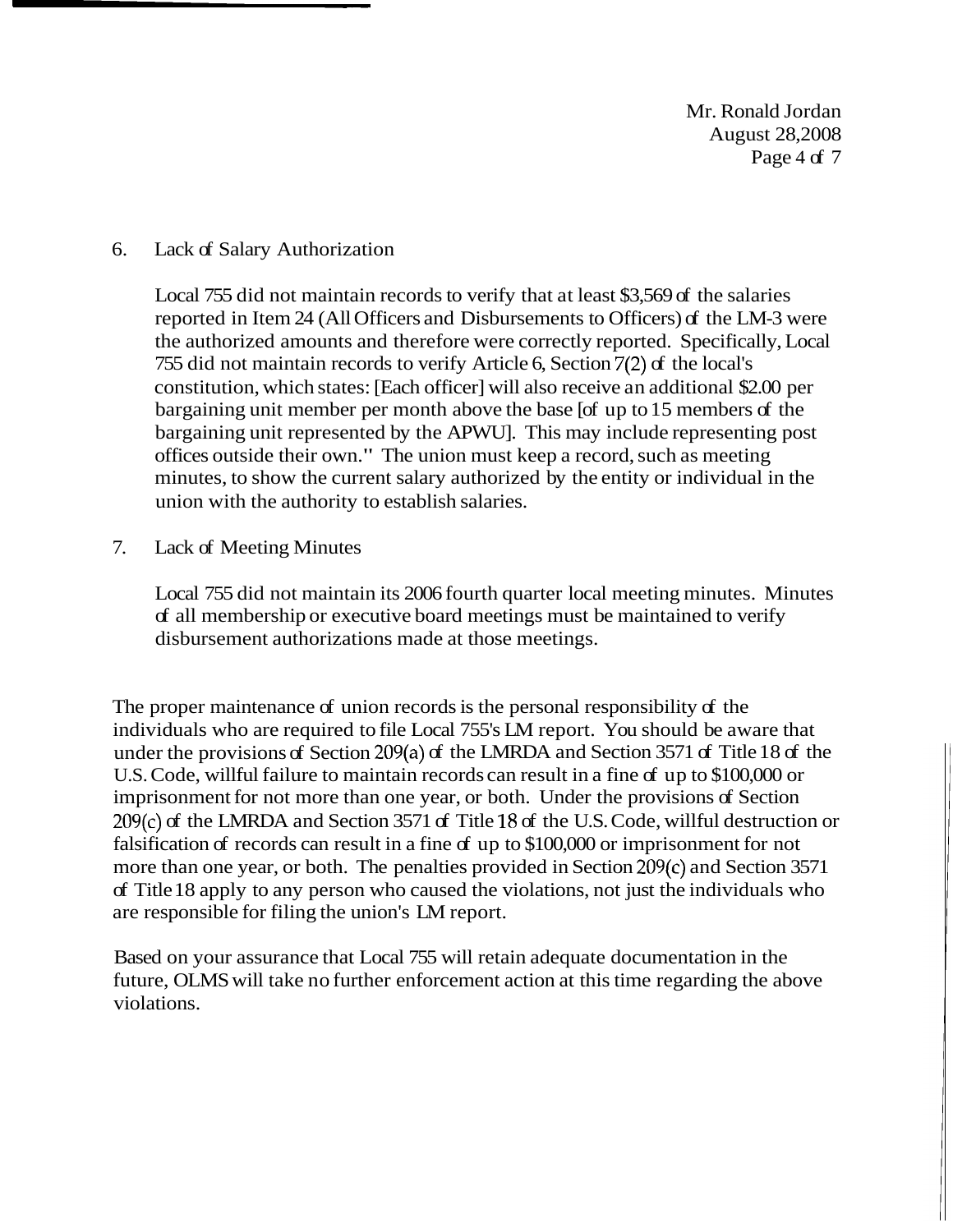Mr. Ronald Jordan August 28,2008 Page 5 of 7

### Reporting; Violations

The audit disclosed a violation of LMRDA Section 201(b), which requires labor organizations to file annual financial reports accurately disclosing their financial condition and operations. The Labor Organization Annual Report (Form LM-3) filed by Local 755 for fiscal year ending December 31,2006, was deficient in the following areas:

1. Disbursements to Officers

Local 755 did not include some salary or reimbursement payments to officers totaling at least \$8,295 in the amounts reported in Item 24 (All Officers and Disbursements to Officers). It appears the union erroneously reported these payments in Item 46 (Employees) and Item 48 (Office and Administrative Expenses).

Also, Local 755 did not report the names and the total amounts of payments to or on the behalf of the local's five installation stewards in Item 24 (All Officers and Disbursements to Officers). According to Article 5, Section 1 of Local 755's constitution, the local's officers include: president-chief steward, executive vice president, secretary-treasurer, and one steward from each installation with-in the area local with at least five people. The union must report in Item 24 all persons who held office during the year, regardless of whether they received any payments from the union.

The union must report most direct disbursements to Local 755 officers and some indirect disbursements made on behalf of its officers in Item 24. A "direct disbursement" to an officer is a payment made to an officer in the form of cash, property, goods, services, or other things of value. See the instructions for Item 24 for a discussion of certain direct disbursements to officers that do not have to be reported in Item 24. An "indirect disbursement" to an officer is a payment to another party (including a credit card company) for cash, property, goods, services, or other things of value received by or on behalf of an officer. However, indirect disbursements for temporary lodging (such as a union check issued to a hotel) or for transportation by a public carrier (such as an airline) for an officer traveling on union business should be reported in Item 48 (Office and Administrative Expense).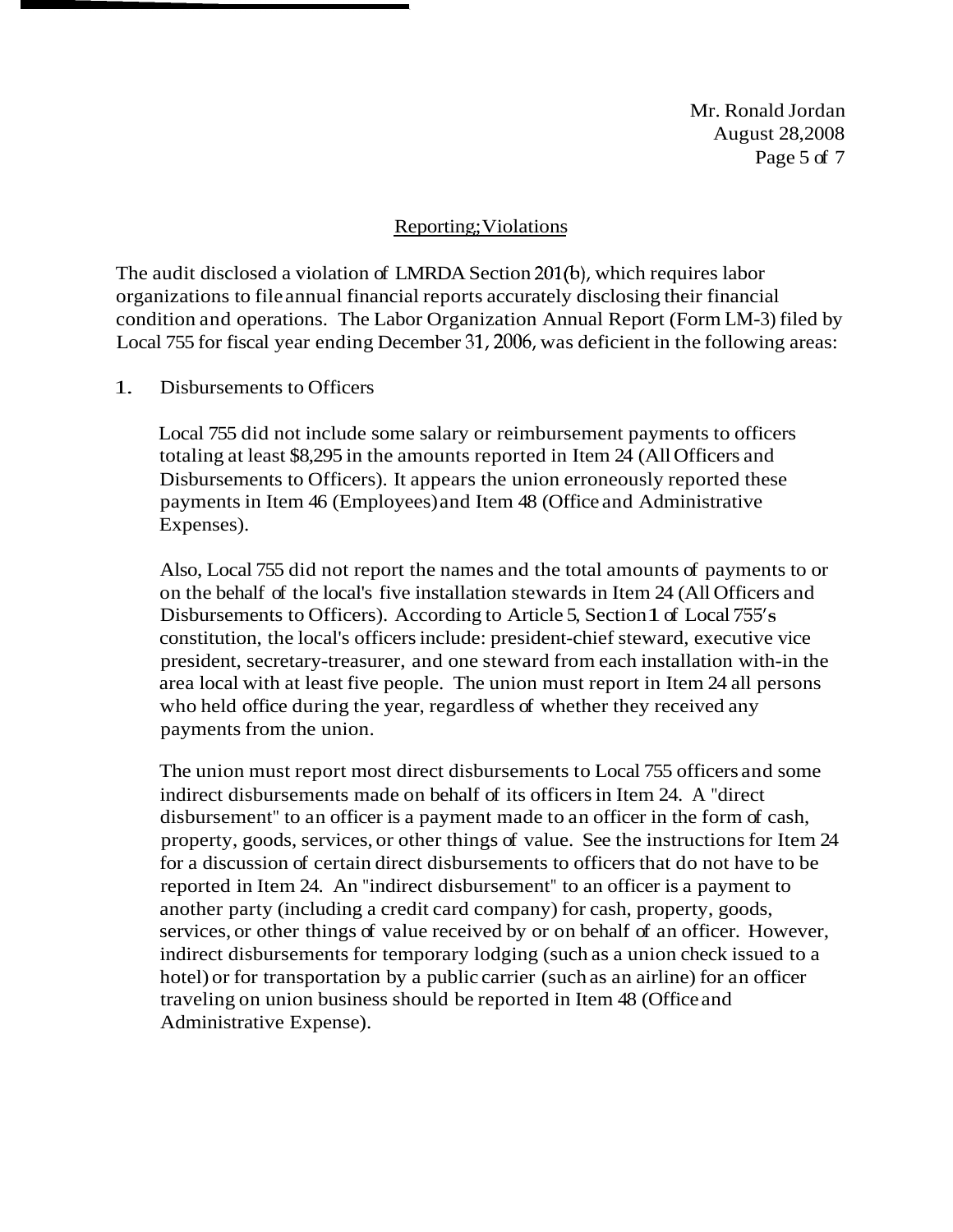Mr. Ronald Jordan August 28,2008 Page 6 of 7

### 2. Failure to Report Receipts and Disbursements

Local 755 did not report at least \$1,135 in local receipts and \$1,135 in local disbursements in Statement B of the local's LM-3 filed for the fiscal year ending December 31,2006. The Statement B instructions state that receipts must be recorded when money is actually received by the labor organization and disbursements must be recorded when money is actually paid out by the labor organization.

### 3. Failure to File Bylaws

The audit disclosed a violation of LMRDA Section 201(a), which requires that a union submit a copy of its revised constitution and bylaws with its LM report when it makes changes to its constitution or bylaws. Local 755 amended its constitution and bylaws in 2006, but did not file a copy with its LM report for that year.

Local 755 has now filed a copy of its constitution and bylaws.

Local 755 must file an amended Form LM-3 for fiscal year ending December 31,2006, to correct the deficient items discussed above. I provided you with a blank form and instructions, and advised you that the reporting forms and instructions are available on the OLMS website (wW.olms.dol.gov). The amended Form LM-3 should be submitted to this office at the above address as soon as possible, but not later than September 19, 2008. Before filing, review the report thoroughly to be sure it is complete, accurate, and signed properly with original signatures.

## Other Issues

Counter-Signing All Checks

According to Article 6, Sections 1 and 3 of Local 755's constitution, the local's president and secretary-treasurer are required to counter-sign all checks. Currently, Local 755 is not requiring all checks be counter-signed. The two signature requirement is an effective internal control of union funds. Its purpose is to attest to the authenticity of a document. OLMS recommends that Local 755 review these procedures to improve internal control of union funds.